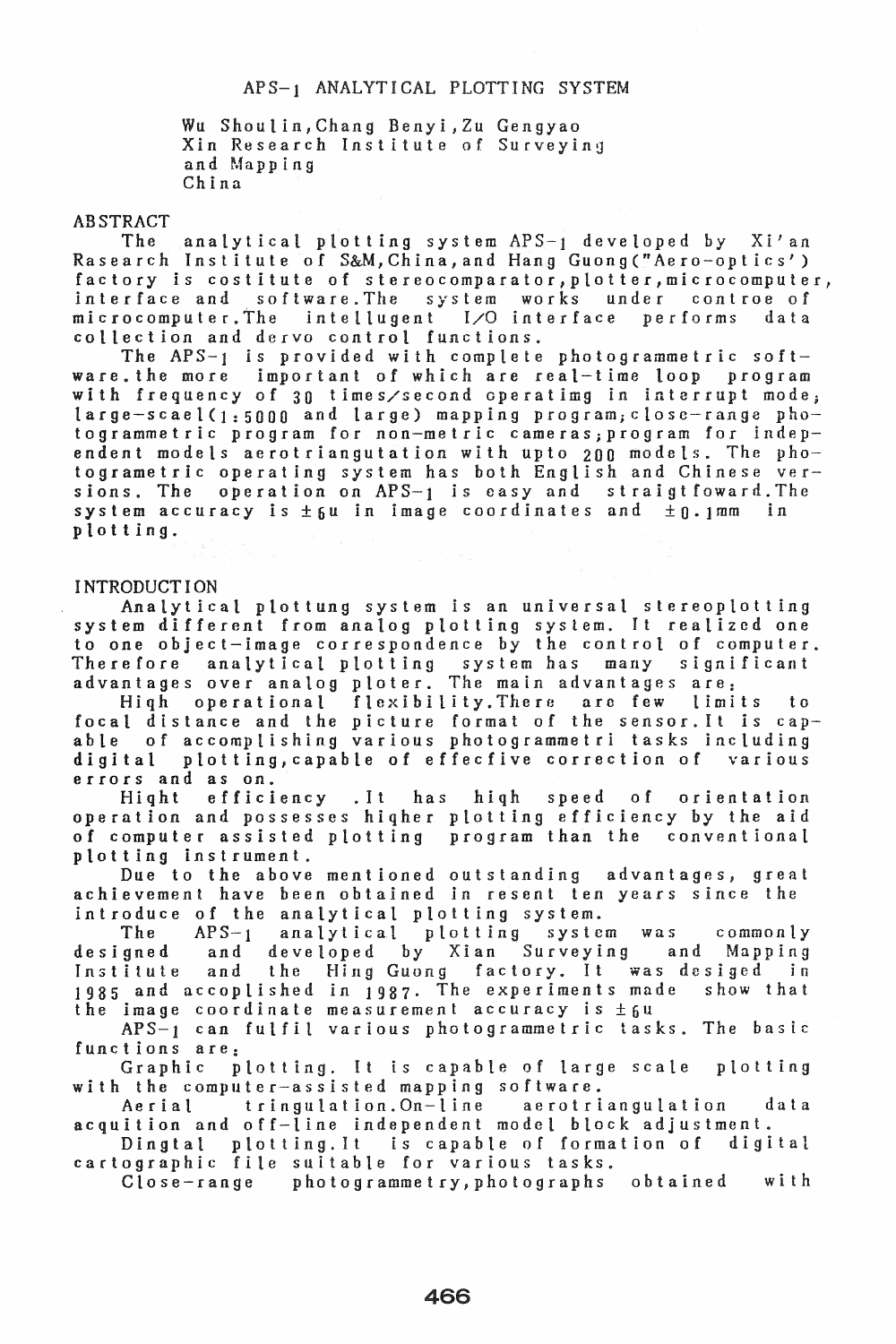non-metric camera can be handled with photogrammetric method. In this article all parts and the main characteristics of the APS-l are discribed as following.

# THE STEREOCOMPARATOR AND PLOTTING TABLE<br>APS-1 uses 2 dimentional coordina

coordinate measurement to Substitute for the 3 dimentional coordinate measurement, carrying out one to one corresponding relationship with computer high speed operation and real-time control to replace the guide arm. Therefore, the stereocomparator and the plotting table are the digital data acquistion, servo drive and graphic output syefem of the APS-). They are the principal output syefem of the  $APS-1$ .<br>constituent of the  $APS-1$ .<br>The accuracy order of a AP

of a  $APS-1$  is to a great extent accuracy of the structure.

Mechanical construction of the stereocomparator

coordinate measurement device consists of a housing and a corpus.

The housing has four foot cushions and lifting screws for levelling the horizohtality of the instrument.There are three column to support the corpus. Once levelling the instrument, the orther two regUlating columns will support the corpus for maintaining the stability of the housing.The housing is made casting with reinforing bars to prevent from<br>mation (Figure 1). The photo-carriages of deformation (Figure 1). The photo-carriages of the stereocomparator are two independent measurement syetems.On the bottom surface of the corpus as a reference fixed the y guideway and y support guideway. The y slide along y guideway moves in y direction. On the x slide is installed x guideway and x support guideway photocarrage is moved along x guideway in x direction (Figure 2). The coordinate measuring error due to the non-linearity and the non-verticality of the guideway the main error souro. Therefore, there is demand for higher processing accuracy to the linearity of the guide side of the x and y guideways.The verticality of the x and y guideways is realized with the two eccentric bearings.

The drive motor is fixed on one end of the x and Leading screw through the shockproof shaft coupling.Leading screw is joined to the photo-carriage through the nut.The straightedge raster is used as a measurement mechanism.When measuring the movement value of the image point, the computer transmites it to the leading screw through the digital-to-analog convertor and causes the photocarriages to move in x and y directions.(FIgure 3)

Optical syetem of the stereocomparator

OptiCal syetem is employed for the stereoviewing and plotting.It consists of projection syetem,alignment syetem and telescopic eyetem. (Figure 4)

The Illuminating syelem (1) through the condensing lens provides photocarriage(4) with brightness no less than 2000<br>Lambert/foot. Objective lens(6) presents the diapositive Objective lens( $6$ ) presents the diapositive image of the photocarriage on to the floating mark surface, the focal surface of the objective lens(13) acts as a floating mark surface(g). The light beam passing through the objective len5(13) becomes a parallel beam.The pechan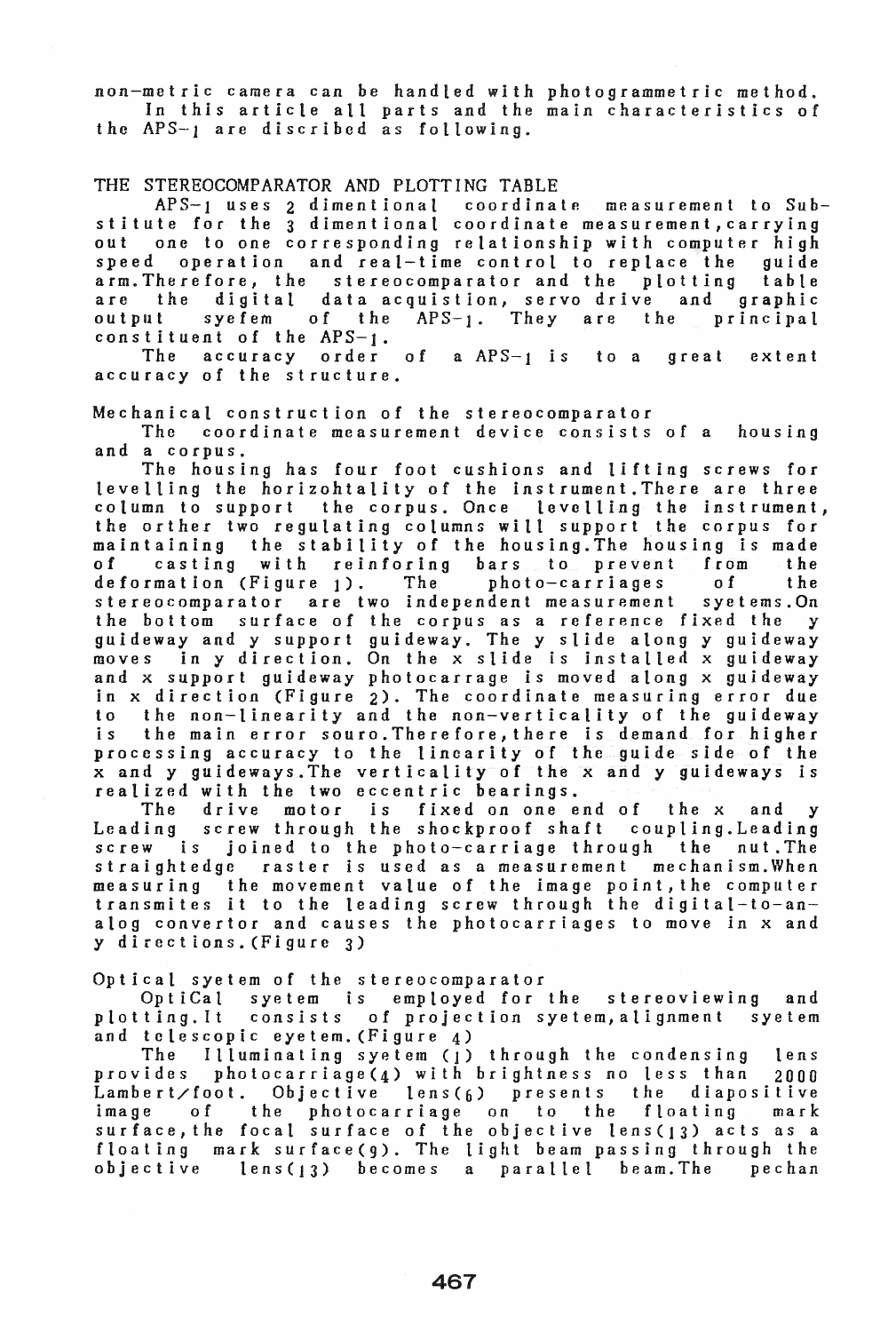







 $Fig. 3$ 

 $Fig. 2$ 

prism(14) is installed in the parallel light path for rotating image and convating the prism group inner-basis and oater-basis,the parallel beam through the deviating prism(15) entries to objective lens(17) and focuses on the focal plane of the eyepieces(19). There are add reflection so the of the eyepieces(19). There are add reflection so the<br>instelled diapositive should be downward, and the emulsion<br>should be unward. Binocular single observation is can be should be upward. Binocular single observation is realized with the basis variable prism group.

In order to provide operation stability of the measurement and good stereoscopic effect of the instrument, certain limit should be made for the parallel beam aberration of the emergent this is the divergent aberration should be less 60' the convergence less 15' and the coplanarity less 15'.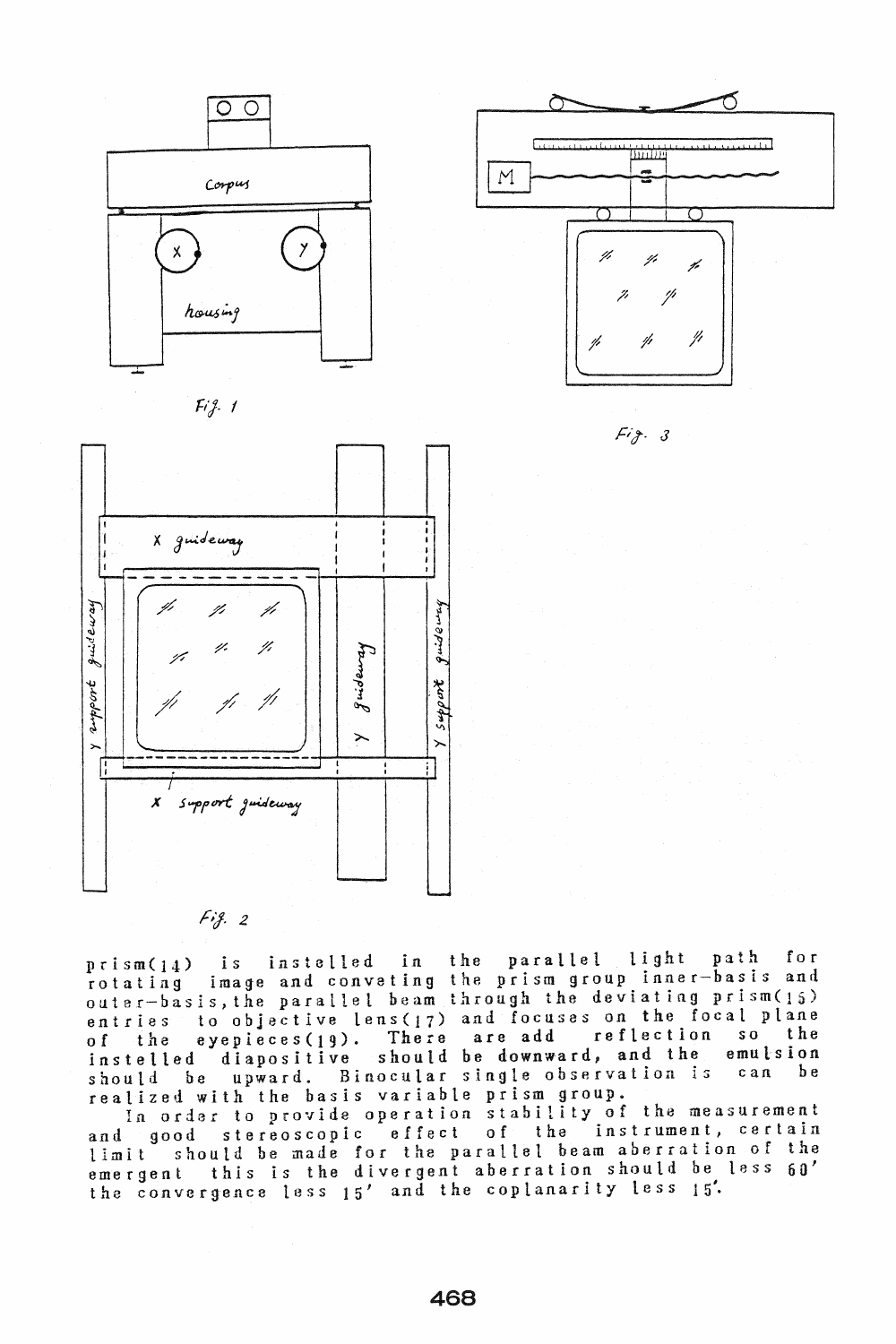

 $Fig. 4$ 

PLotting table

The maximum effective area of the digital piotting talbe is 800\*1000mm,having reflect and transparant light illumInation for scrIbing and pliotting. Plotting head is guided along x guide-rail, the x guide-rail moves along the <sup>y</sup> guide-rail. Therefore,the demand for the linearization of the y guide-rail much more rigid than for x guide-rail. The three pen holders. The counting positioning raster resolution of the plotting table is 20um, the root-mean-square error of coordinate $\leq \pm 0.1$ mm.

#### Technical parameter

The measurement range of the photocarriage 230mm\*230mm. image cooroinate measurement accuracy  $\leq$  fum. Resolution of<br>the linear encoder 5um. Diameter of the floating mas the linear encoder 5um. Diameter of the floating mark<br>40,20um.Maguification of the optical system 8x,16x:  $40,20$ um. Magui fication of the optical system  $8x,16x$ ; Resolution of the optical system 6 line pairs/mm; (i.e. no less than 50 line pairs/mm for ax, and no less than 90 line pairs/mm for 16x);Field of view 30mm for gX,15mm for  $16x$ ; Effective area of the digital plotting table 800 $\times$ 1000mm; rotating range of Pechan prism  $\pm 50^\circ$ ; coordinate RMS error of plotting  $\leq \pm 0.1$  mm.

#### THE COMPUTER AND ITS INTERFACE

APS-l Analytical Plotting System is essentially a computer real-time control system. The stereo-comparator and the<br>plotting table are the peripherals of the computer. The are the peripherals of the computer. The interface is the link instellations interconnecting the computer, stereocomparator and plotting table. The task of the interrace is to accomplish the Information interchange, namely,through the interface the computer carries out of the abovementioned condition informations,for example the present position of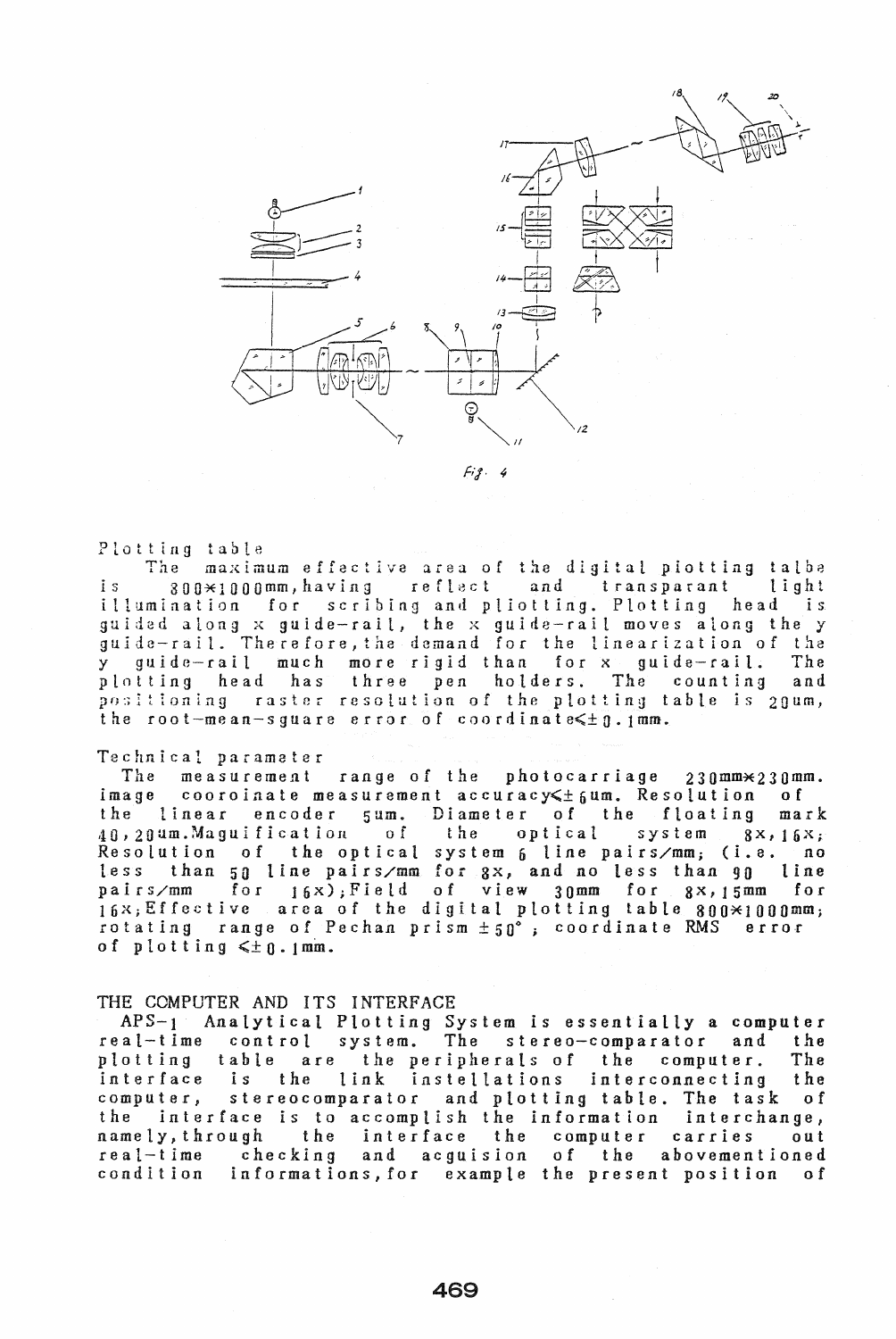the floating mark. Sterrocomparator and plotting table the corresponding operations according to computer's command, for exsample the floating mark or penhead is pointed to a certain deretion.

## The Computer

The  $APS-1$  is equipped with a  $M-24$  Microcomputer. It is compatible with IBM-PC/XT, capable to operate software supported by PC-DOS and MC-DOS. The hardware consists of:  $CPU$  basic freguency  $-8$  M Internal memory  $640$  KB RAM, 360 KB double-surface, double-density, floppy disc drive, 10 MB hard disc dirve 440\*200 green display and keyboard. The software includes. English operating system PC-DOS, Chinese operating system CC-DOS , and Fortran-77 , compile BASIC, MACRO a3semblc MASM.

Interface

APS-l adopts I/O addressing, the processor servo close loop control interface. Figure 5 is The block of its physical instellement interface.



With this seheme,the computer addresses to every physical component of the Stereocomparator and plotting table such as  $x, y$  according to the  $1/q$ . When carring out read and write interrogation to these addressing equipment the information<br>exchange is realiged. Once the equipment will aecomplish is realiged. Once the equipment close-loop servo control, the interface operates in interrupt<br>mode and every 30 ms transmit one interrupt request. The mode and every 30 ms transmit one interrupt request. The computer interrupts the executive routine according to interrupt request, enters interrupt servee and carries request, enters interrupt servce and carries out real-lime loop routine.

Servo drive system

The servo drive system of APS-1 is operated under the control of Z-30A processor, the actuator can be either step motor or moment servo motor.

Figure 6 is the block diagram of the servo drive of the stepper motor. In this instance,in addition to accomolishing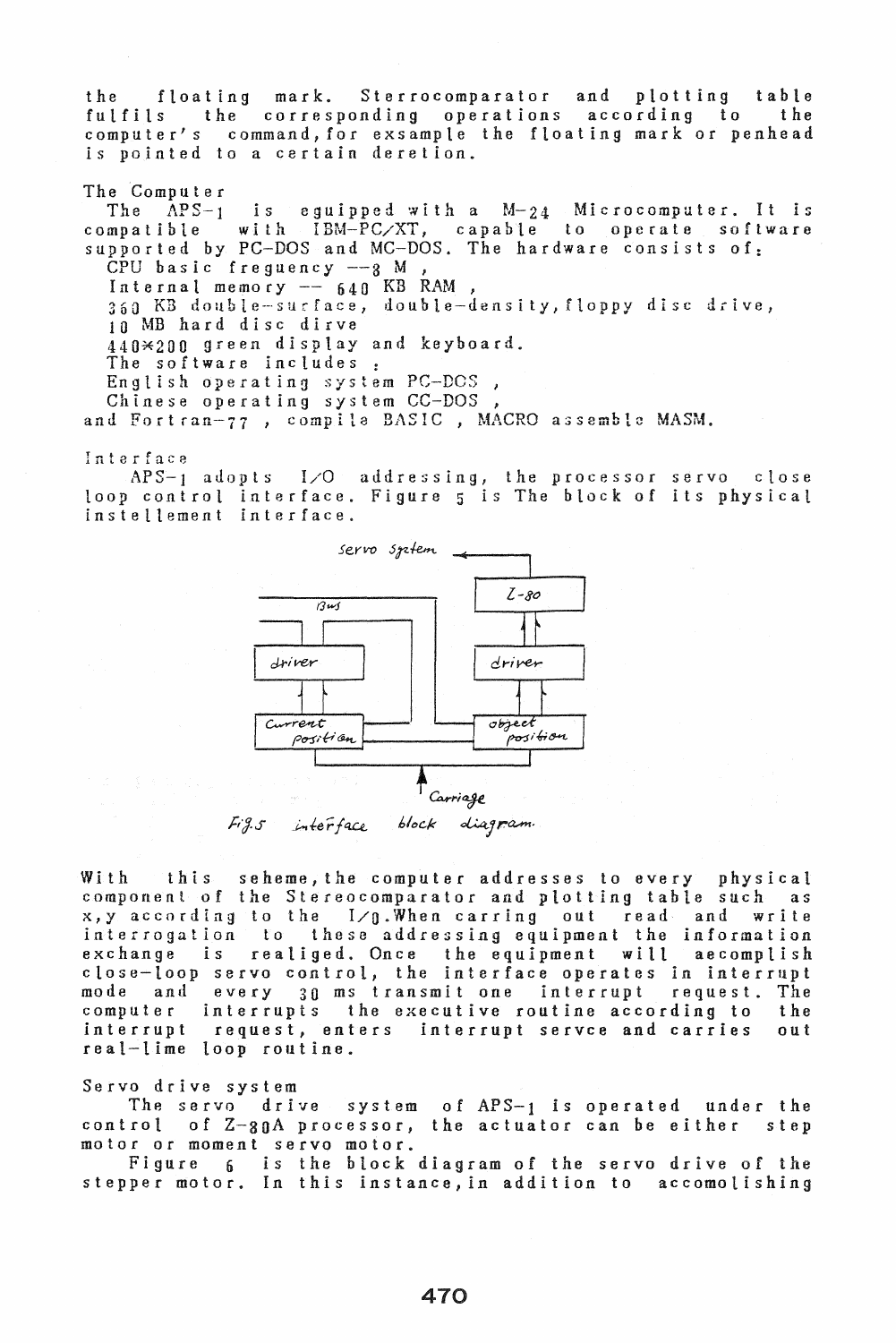the ring dispatcher function, the Z-80 A processor, by means of<br>its fixed variable-speed software, carries out real-time fixed variable-speed software, carries out real-time modulating of the operating fiequency of the stepper motor in order to increase the operating speed and to improve the stabilitation. In addition, the Z-80A also fulfuls some control and calcnlation task,e.g.overrun control and control and calcnlation task, e.g. overrun<br>interpolation operatoon of the penheacl.

Figure 7 is the block diagram of the application of the torque direct current motor as an acturtor.



 $Serv$ option (2)

Bothe of the servo drives operate in the manner of increment, e.g. the computer transmits the object positions of the carriage with its ralative coordenates, the servo system continiously measures the deviation between present position and ohject position, through it forms control signal of the motor until the moves to the place.

#### Contort Panet

The control panel is located on the front side of the stereocomparator. The console controls include four bottons and two switchs in the center portion. Two bottons in the midst of the four are used for regulating the brightness of the right and left ftoating marks until formation of bright and dark floating marks. The other two bottons outside are used resoectively to regulate the brightness of the horizontal parallax. The switchs are used for binocular left viewing and right viewing,and Orttho-Pseudo hase pbserratiuns. There are 24 knobs and 8 switchs located the right and left of control panel. different functions, for example, clear zero knob for setting<br>the base point of the carriage coordinate system: drawing the base point of the carriage coordinate system; table knob for setting the plotting table in on-line mode;<br>Model knob when pressed inward, it is in model operation Model knob,when pressed inward, it is in model operation<br>mode, conversely, in photogroph operation mode: Photograph conversely, in photogroph operation mode; Photograph knob indicates only driving one carriage, if simultaneously depressing the right foot switch, it indicates only driving right carriage, conversely,only drives left carriage. addition, there are leftfoot and rightfoot switch. The

leftfoot switch is primarily used to determine some measurement has been finished. When program makes inquiry ,it is used to generate positive reply.If a negative reply is provided, depress the rightfoot switch.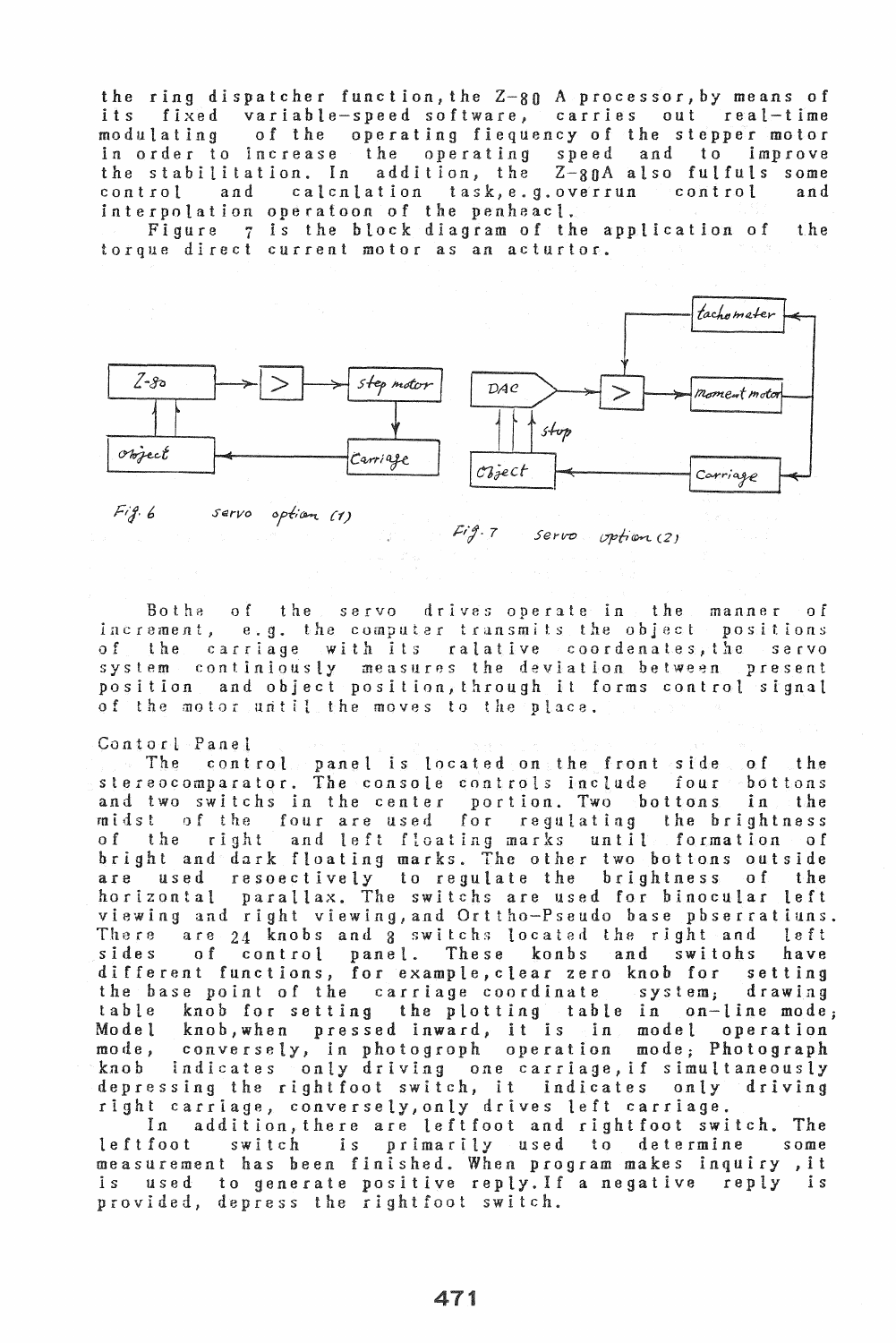Some of these knobs can be difined of operation instruction are descrited tical Plotting system software manual". by user, the details in the "APS-1 Analy-

#### APS-1 SOFTWARE SYSTEM

APS-] software system consists of operation program,realtime loop program,application software package and user software developing system.

APS-l has more functions,capable of accomplishing mapping, control extension and digital mapping.

APS-l has also close-range photogrammetric program suitable for non-metric camera, and special software suitable suitable for non-metric camera, and special software suitable<br>for reconnaissance of the electric transmission line and road<br>route. The software system includes also user software system includes developping system in order to meet the requirements of the customers for developping new software functions.

Real-time loop program development

The real-time loop program is the heart of the software<br>system, by means of this program operator control the whole system, by means of this program operator control the whole order to maintain the one-to-one relationship between object and image.

The loop program operates in interrupt manner,execution cycle is about 30 ms, it is function are:

acquistion: model coordinates sent from hanclwheel and footwheel; carriage coordinates of the right and left carrige; coordinates of the plotting table;<br>Computation: model-to-ground conve

model-to-ground conversion (including earth-curvature correction); model-to-photograph conversion (including lens distortion correction), photograph-to-carriage system conversion (including negative distortion correction); Drive control: control floating mark and/or penhead

movement.

The source code of the loop program is programmed in macroassembly language, it performs data communication with program through the common parameter area installed by the system.

Application software package<br>
Application software

Application software package consists of programs performing various photogrammetric tasks and their correspanding service programs. These programs into following:

programs: inner orientation(IO); Relative orientation(RO); Absolute orientatian(AO); table orientation(TO);

Mapping programs:on-line mapping program (MAP),the program is capable to draw various symbols, elevations broken lines, curves,populated place;plotting of points program (TPP),it is capable to drawing the mapframc, kilometer nctwork,control points and so on ;

Aerial triangulation programs: network forming program(AT)<br>used for data acquistion of the pass points; single strip data acquistion of the pass points; single strip<br>progrorm (ATC); Block adjustment software package adjustment progrorm (ATC); Block adjustment software<br>(MOAM), it consists of a programs, adopting the ind (MOAM) ,it consists of 4 programs,adopting the independent block adjustment is enabhe to compute a block with ten strips,each strip having 20 models;

mapping program: digital terrain model sample